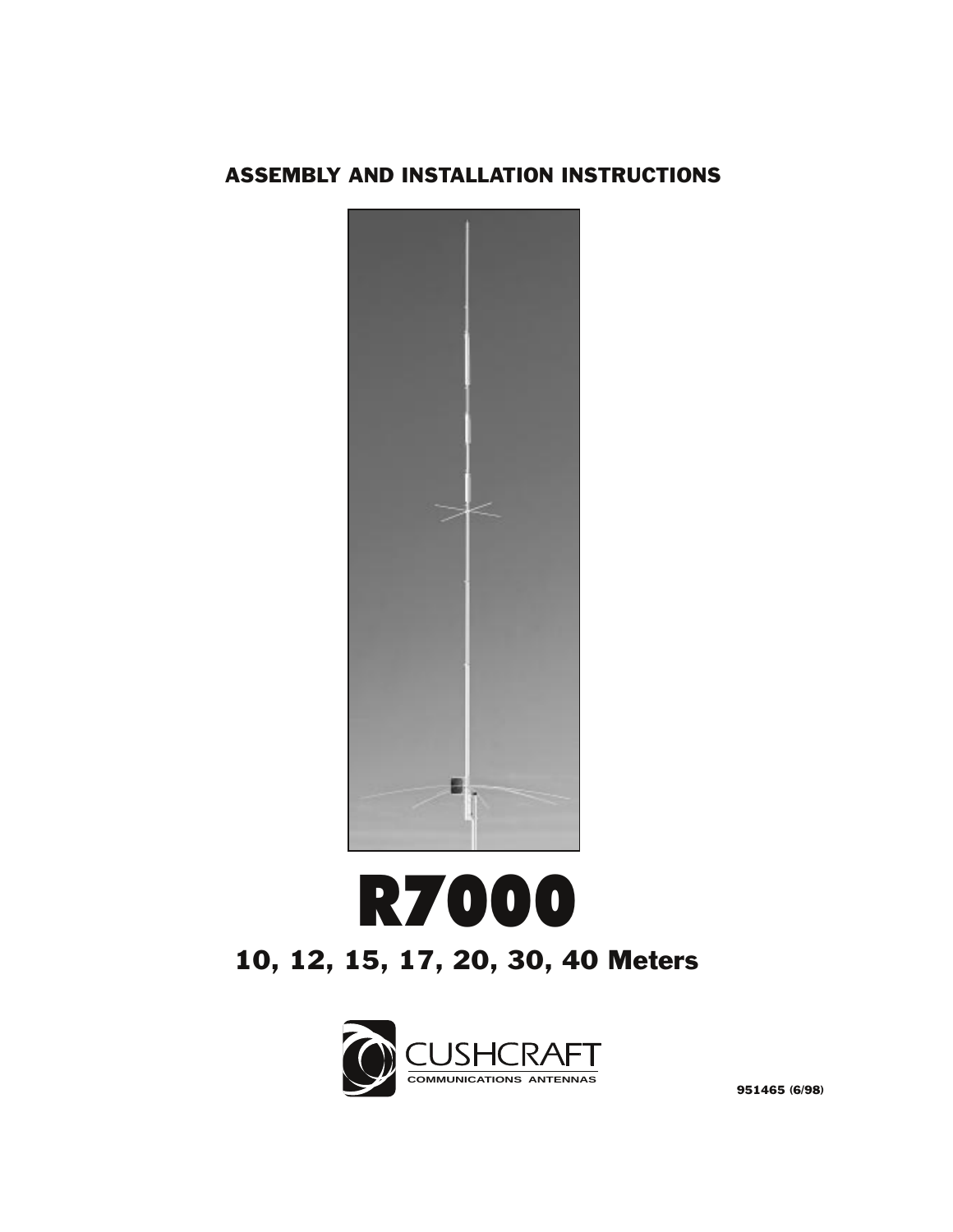### **R7000**

#### WARNING

THIS ANTENNA IS AN ELECTRICAL CONDUCTOR. CONTACT WITH POWER LINES CAN RESULT IN DEATH, OR SERIOUS INJURY. DO NOT INSTALL THIS ANTENNA WHERE THERE IS ANY POSSIBILITY OF CONTACT WITH HIGH VOLTAGE OR ARC-OVER FROM POWER CABLES OR SERVICE DROPS TO BUILDINGS. THE ANTENNA, SUPPORTING MAST AND/OR TOWER MUST NOT BE CLOSE TO ANY POWER LINES DURING INSTALLATION, REMOVAL OR IN THE EVENT PART OF THE SYSTEM SHOULD ACCIDENTALLY FALL. FOLLOW THE GUIDELINES FOR ANTENNA INSTALLATIONS RECOMMENDED BY THE U.S. CONSUMER PRODUCT SAFETY COMMISSION AND LISTED IN THE ENCLOSED PAMPHLET.

Your Cushcraft R7000 vertical antenna is designed and manufactured to give trouble free service. This antenna will perform as specified if the instructions and suggestions in this manual are followed and care is used in the assembly and installation. When checking the components received in your antenna package use the parts listed beside each diagram. There is a master parts list on page 2. If you are unable to locate any tube or component, check the inside of all tubing. IMPORTANT: Save the weight label from the outside of the carton. Each antenna is weighed at the factory to verify the parts count. If you claim a missing part, you will be asked for the weight verification label.

#### PLANNING

Plan your installation carefully. If you use volunteer helpers be sure that they are qualified to assist you. Make certain that everyone involved understands that you are the boss and that they must follow your instructions. If you have any doubts at all, employ a professional antenna installation company to install your antenna.

#### LOCATION

Although the R7000 will operate in almost any location, it will perform best if it is mounted vertically and located in the clear away from surrounding objects such as buildings, trees, power lines, towers, guy wires, antennas and metallic objects. The R7000 should not be attached to a ground radial system. Failure to heed these points will possibly degrade performance, detune the antenna and increase VSWR.

EXTREME CARE MUST BE USED FOR YOUR SAFETY. YOU MUST INSURE THAT WHILE THE R7000 IS IN OPERATION NEITHER PEOPLE OR PETS CAN COME IN CONTACT WITH ANY PORTION OF YOUR ANTENNA INCLUDING THE COUNTERPOISE RODS. DEADLY VOLTAGES AND CURRENTS MAY EXIST. ALSO, SINCE THE EFFECTS OF EXPOSURE TO RF ARE NOT FULLY UNDERSTOOD, LONG TERM EXPOSURE TO INTENSE RF FIELDS IS NOT RECOMMENDED. THERE ARE SEVEN WARNING STICKERS WHICH MUST BE ATTACHED TO THE ENDS OF THE COUNTERPOISE RODS AS SHOWN IN FIGURE 2.

#### MOUNTING

Your mast should be rigid and pointing straight up. Always use a mast at least 1-3/4 inches (4.4 cm) but not larger than 2-1/8 inches (5.4 cm) in diameter. If you guy the mast, use non-conducting guy wires.

#### SYSTEM GROUNDING

Direct grounding of the antenna mast is very important. This serves as protection from lightning strikes and static buildup, and from high voltages which may be present in the equipment attached to the antenna. A good electrical connection should be made to one or more ground rods directly at the base of the antenna or mast using a least #10 AWG ground wire and non-corrosive hardware. For details and safety standards, consult the National Electrical Code. You should also use a coaxial lightning arrestor. Cushcraft offers several different models, such as the LAC-1, LAC-2 or the LAC-4 series.

#### **ASSEMBLY**

Assemble your R7000 by following steps 1 through 5. After assembling the antenna, verify all dimensions in figure F for accuracy. Then return to the adjustment section below for final tuning.

#### ADJUSTMENT

The dimensions in figure F normally allow proper operation on all the bands. However, some variations may occur from one location to another. Adjustments must be made from the bottom of the antenna to the top. Adjusting the antenna from top to bottom will not work. This is because the settings at the top are severely affected by the adjustments at the bottom.

We suggest measuring the VSWR of your antenna by using the SWR meter in your transceiver. If your transceiver does not have one, use a good quality VSWR bridge for this application. We will begin with 10 meters since this is at the bottom of the antenna. Set your transceiver at your favorite frequency on 10 meters. Key the rig and check your VSWR. The R7000 is extremely broadbanded on 10 meters and seldom needs adjustment. If the VSWR is low enough (below 1.5:1) then move on to the 12 meter band. If the 10 meter VSWR is not low enough, adjust the antenna as follows: Check several frequencies on 10 meters to find the frequency of lowest VSWR. If the frequency of lowest VSWR is above your favorite frequency, lengthen dimension A (figure F) by 1 inch (2.5 cm). This should lower the frequency of lowest VSWR by 50 to 100 KHz. If the frequency of lowest VSWR is below your desired frequency, shorten dimension A (figure F) by 1 inch (2.5 cm). Check your desired 10 meter operating frequency again to see if the VSWR is less than 1.5:1. Repeat this procedure until the VSWR at your desired frequency is low enough. Adjusting Dimension A is also used to move the resonant frequency of 12m.

Continue this procedure by selecting your desired frequency on 15 meters and checking the VSWR there. Dimension B (figure F) should be used to adjust the VSWR on 15 meters. Remember to shorten this dimension to raise the frequency or lengthen it to lower the frequency.

The balance of the antenna should be adjusted in a like manner. The dimensions and the bands that they effect are shown in figure F. On 10 through 30 meters 1 inch (2.5 cm) of change in length will change the operating frequency by 50 to 100 KHz. On 30 and 40 meters the change will be 15 to 25 KHz per inch (5 to 10 KHz/cm). When the antenna is completely adjusted, check all fasteners to be sure they are tight. Improving VSWR's that are less than 2:1 will not noticeably improve station performance.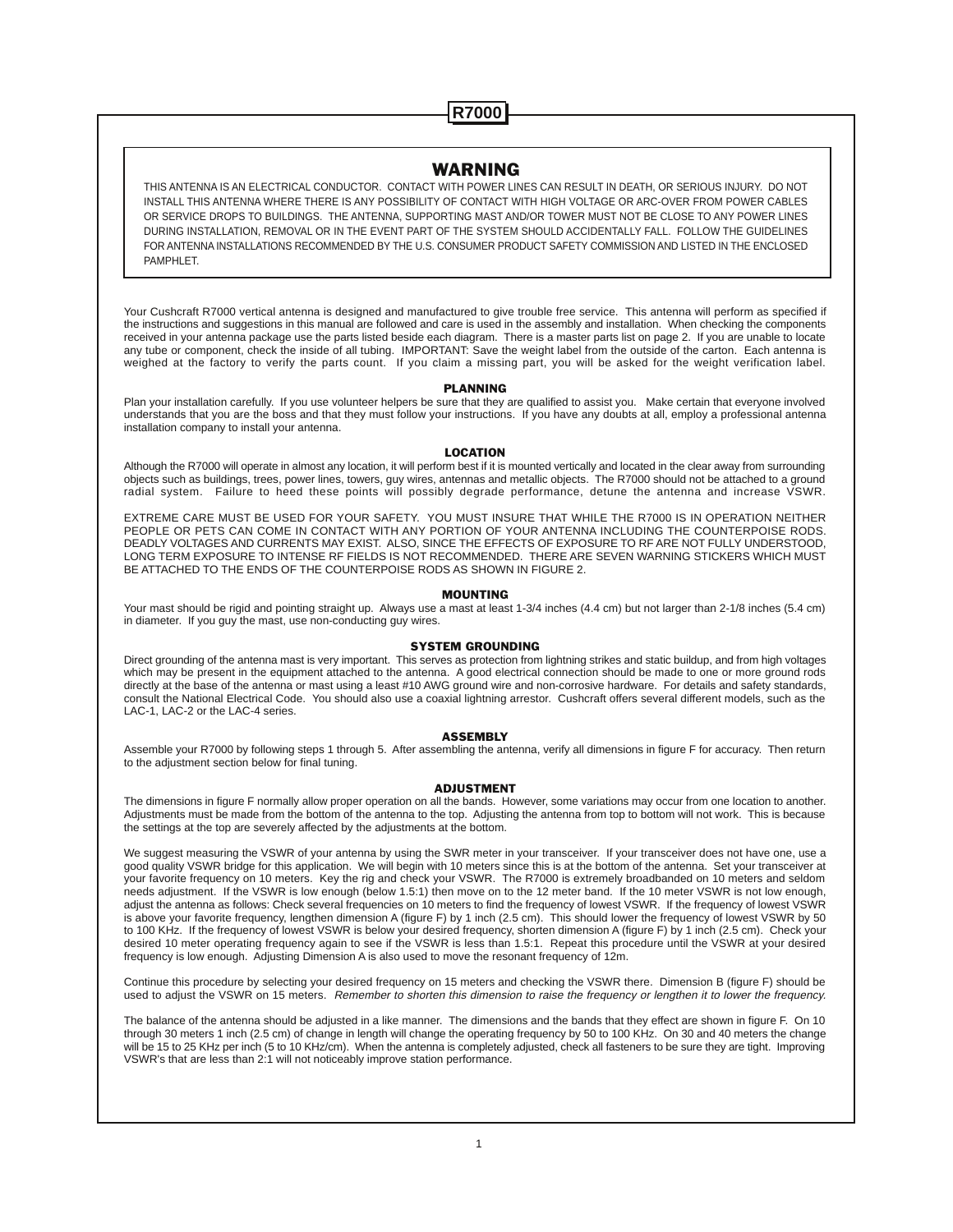### **R7000**

#### INSTALLATION

Following the guidelines in the location and adjustment sections above, place the antenna on its mast in its final operating location. If you plan to install the antenna in a salty or corrosive environment, you may want to consider coating it with a clear marine varnish or equivalent after final assembly and adjustment has been completed. Now connect your transceiver. If you have any difficulties, reread the information above and the helpful hints below.

#### HELPFUL HINTS

- Try to locate your R7000 as far away from TV antennas and their feedlines as possible. This will help to avoid overloading your television with RF.
- The dimensions recommended in figure F are based on mounting the R7000 approximately 8 feet (2.4 meters) above the ground and 25 feet (7.5 meters) from surrounding objects. Antennas installed with less clearance may require additional adjustments.
- If you check the resistance across the coax connector on your R7000 you will find a DC short. This is normal. It does not mean that the RF path is short circuited. It is approximately 50 Ohms at your operating frequencies.
- High VSWR is sometimes caused by poor contact between the matching network and the counterpoise rods. Make sure that corrosion has not formed on the jumper strap terminals. Check to insure the hardware is tight.
- If your R7000 is very close to your shack you may experience RF on the feedline. Try lengthening your feedline several feet, placing an RF ferrite bead on the coax, winding the feedline on a toroid or winding the coax in a 10 turn coil 8 inches (20 cm) in diameter.
- Weather sealing the matching network is not necessary. We have provided a large hole near the coax connector to allow air to circulate through the box and to keep it dry. Keep this hole clear to avoid difficulties caused by humidity and condensation.
- Long periods (2 minutes or longer) of key down operation, such as RTTY, at high power (over 1000 Watts) may damage your R7000.

# MASTER PARTS LIST

| <b>KEY</b>      | PART#  | <b>DESCRIPTION</b><br><b>QTY</b>                             |                | <b>KEY</b> | PART#  | <b>DESCRIPTION</b>                                      | <b>QTY</b> |
|-----------------|--------|--------------------------------------------------------------|----------------|------------|--------|---------------------------------------------------------|------------|
| BA              |        | Base assembly                                                |                | 74         | 194174 | Radial ring                                             |            |
| <b>BB</b>       |        | $1-1/4$ " x 48" (3.2 x 121.9 cm) aluminum tube slotted       |                | 79         | 010079 | #8-32 x 1/2" (1.3 cm) stainless steel machine screw     |            |
|                 |        | one end                                                      |                | 87         | 014387 | #8 stainless steel/nylon lock nut                       | 22         |
| BC              |        | 1" x 48" (2.5 x 121.9 cm) aluminum tube slotted one end      |                | 88         | 014388 | #10 stainless steel/nylon lock nut                      |            |
| <b>BD</b>       |        | $7/8"$ x 5" (2.2 x 12.7 cm) aluminum tube slotted            |                | 89         | 014389 | 5/16" (.8 cm) stainless steel/nylon lock nut            |            |
|                 |        | both ends                                                    |                | 96         | 010096 | #8-32 x 3/8" (.95 cm) stainless steel machine screw     |            |
| <b>BE</b>       |        | 7/8" x 16" (2.2 x 40.6 cm) aluminum tube slotted both ends 2 |                | 115        | 050115 | Connector boot                                          |            |
| <b>BG</b>       |        | 3/4" x 48" (1.9 x 121.9 cm) aluminum tube                    |                | 116        | 240116 | Silicone package                                        |            |
| BH              |        | 5/8" x 6-1/2" (1.6 x 16.5 cm) aluminum tube                  |                | 120        | 010120 | #8-32 x 2" (5.1 cm) stainless steel machine screw       |            |
| BI              |        | 5/8" x 7-3/4" (1.6 x 19.7 cm) aluminum tube                  |                | 160        | 190160 | Matching network upper bracket                          |            |
| CT <sub>1</sub> |        | 10/12 meter trap assembly                                    |                | 231        | 010231 | #8-32 x 1-3/4" (4.4 cm) stainless steel machine screw   |            |
| CT <sub>2</sub> |        | 15/17 meter trap assembly                                    |                | 232        | 010232 | #8-32 x 2-1/2" (6.3 cm) stainless steel machine screw   |            |
| CT <sub>3</sub> |        | 20/30 meter trap assembly                                    |                | 326        | 290326 | Warning label                                           |            |
| <b>XHR</b>      |        | 3/16" x 36" (.48 x 91.4 cm) aluminum rod drilled center      | $\overline{2}$ | 404        | 010404 | 2-7/16" x 3-1/4" (6.2 x 8.3 cm) stainless steel U-bolt  |            |
| <b>MN7000</b>   |        | Matching network                                             |                | 405        | 010405 | 2-7/16" x 4-1/2" (6.2 x 11.4 cm) stainless steel U-bolt |            |
|                 |        |                                                              |                | 410        | 030410 | 1" (2.5 cm) stainless steel worm clamp                  |            |
| 12              | 050012 | $3/4$ " (1.9 cm) plastic cap                                 |                | 411        | 030411 | 1-1/4" (3.2 cm) stainless steel worm clamp              |            |
| 26              | 190026 | 7/8" (2.22 cm) formed aluminum bracket                       |                | 412        | 030412 | 1-1/2" (3.8 cm) stainless steel worm clamp              |            |
| 28              | 190028 | Aluminum halfwasher                                          | $\overline{2}$ | 413        | 030413 | 1-3/4" (4.4 cm) stainless steel worm clamp              |            |
| 32              | 902832 | 49" (124.5 cm) stainless steel radial rod                    |                | 428        | 902428 | Jumper strap                                            |            |
| 63              | 170063 | 2" aluminum V-block                                          |                | 4079       | 194079 | Aluminum mounting plate                                 |            |
| 73              | 194173 | Radial ring bracket                                          |                |            |        |                                                         |            |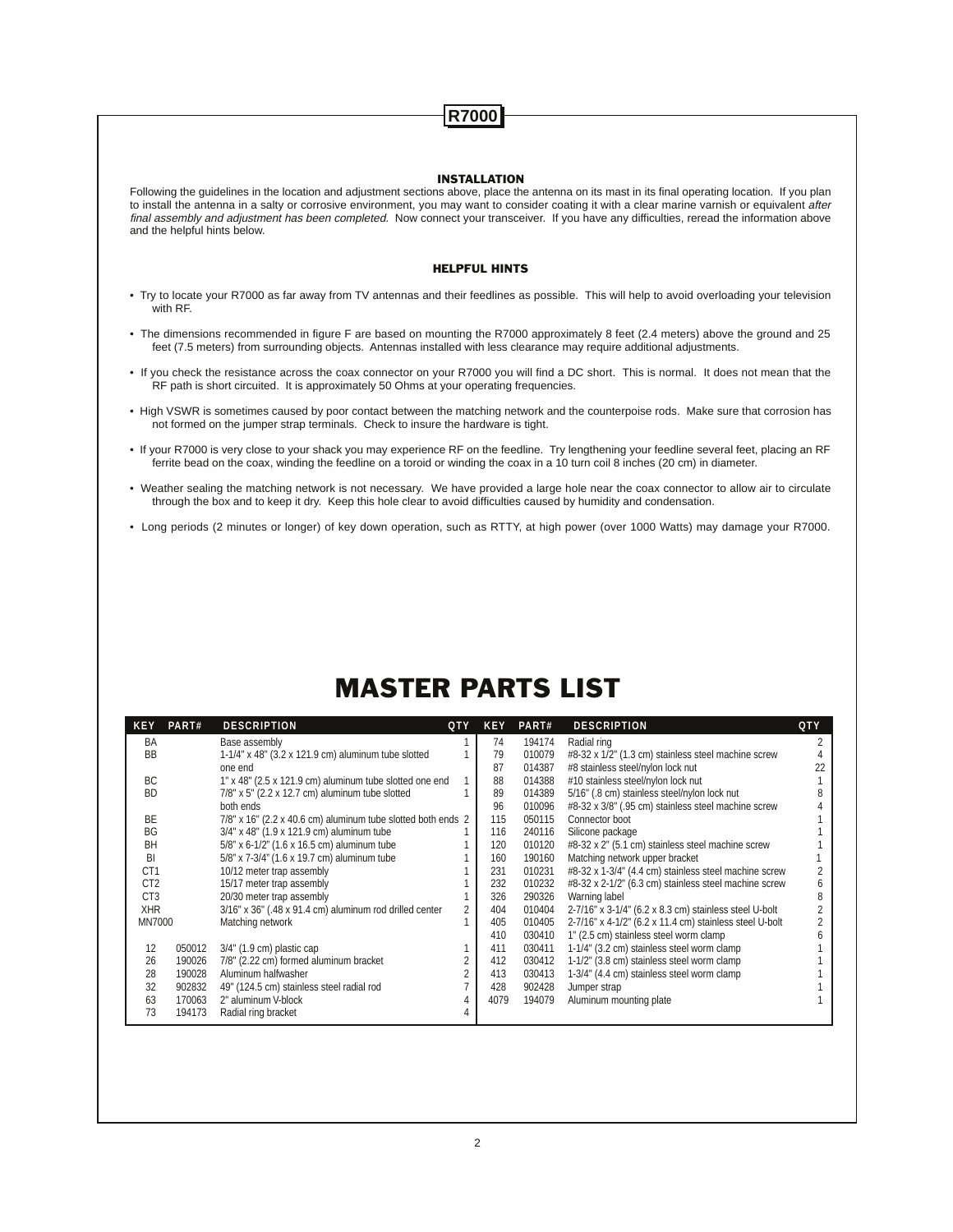

Shorter dimension attaches to radial

ring.

# #1 - ASSEMBLE AND ATTACH RADIAL RING

Figures A through D show the steps for radial ring assembly. Refer to the Radial Ring Subassembly Parts List for the parts required in this step. Attach the rings(74) to the base using the radial ring brackets (73), 2-1/2" (6.3 cm) screws (232), 1/2" (1.3 cm) screws (79) and lock nuts (87). Leave hardware loose until Step #2. Note the proper orientation of the radial ring brackets in Figure A. Install jumper strap (428) as shown in Figure D.

NOTE: Do not accidentally use the #10-24 nut in this step.

Insert four 2-1/2" (6.3 cm) screws (232) into the base assembly (BA) as shown in Figure D. Secure with nuts (87).

| <b>KEY</b> | P/N    | <b>DISPLAY</b> | <b>DESC</b>                       | <b>SIZE</b>               | <b>QTY</b> |
|------------|--------|----------------|-----------------------------------|---------------------------|------------|
| 73         | 194173 |                | RADIAL RING<br><b>BRACKET</b>     |                           | 4          |
| 74         | 194174 |                | <b>RADIAL RING</b>                |                           | 2          |
| 79         | 010079 | ממממו          | <b>SS MACHINE</b><br><b>SCREW</b> | 8-32 x 1/2"<br>(1.3 cm)   | 4          |
| 87         | 014387 |                | SS/NYLON<br><b>LOCK NUT</b>       | $8 - 32$                  | 14         |
| 96         | 010096 | ממממ           | <b>SS MACHINE</b><br><b>SCREW</b> | 8-32 x 3/8"<br>(.95 cm)   | 4          |
| 232        | 010232 | וווווווו       | <b>SS MACHINE</b><br><b>SCREW</b> | 8-32 x 2-1/2"<br>6.35 cm) | 6          |
| 428        | 902428 | 0.<br>Ć        | <b>STRAP</b>                      |                           | 1          |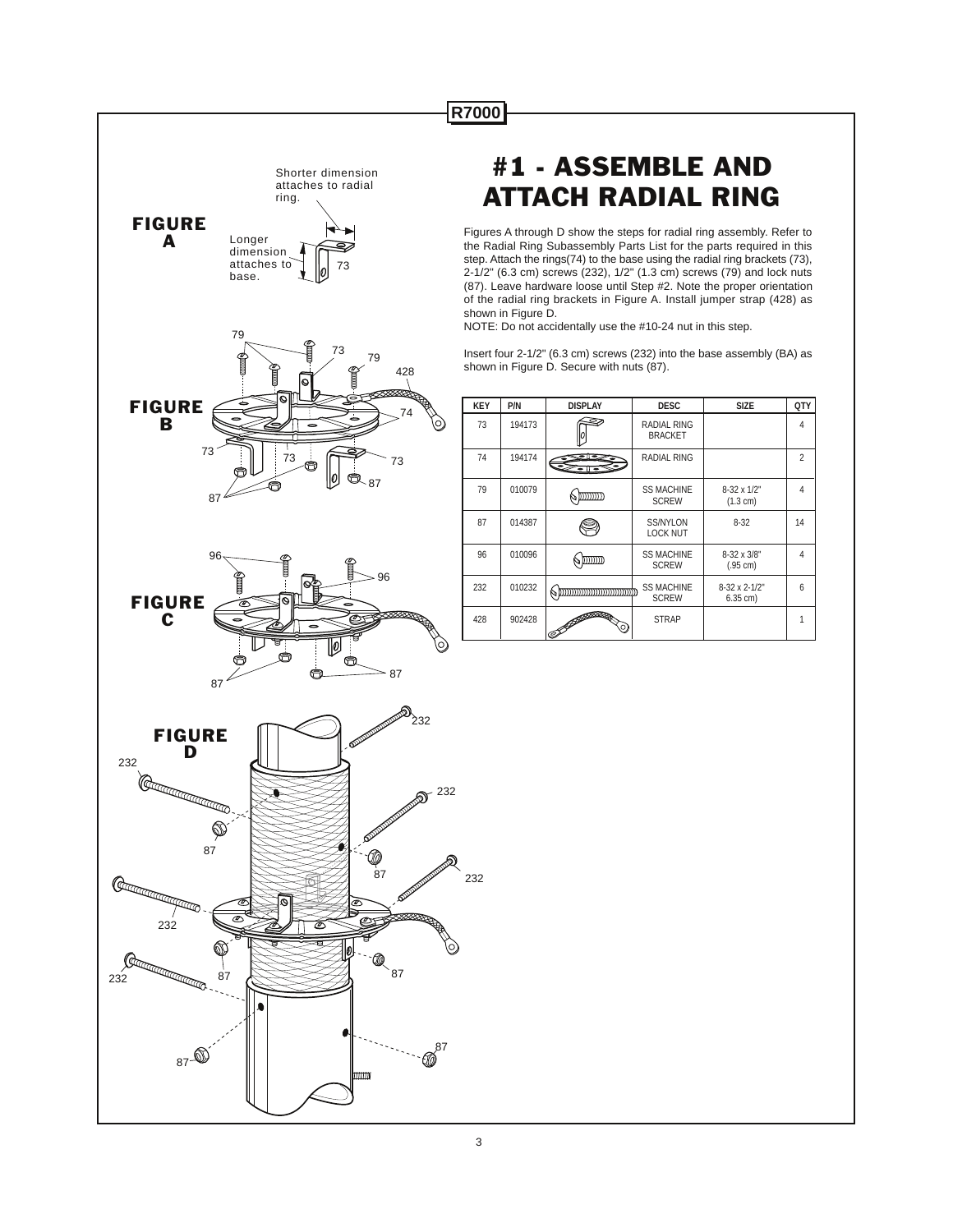### **R7000**

# #2 - ATTACH MATCHING NETWORK AND RADIALS

One at a time, place the stainless steel radial rods into the slots of the radials rings. Tighten the corresponding ring screws as you work your way around the rings. The radial rings do not have to touch each other to secure the radial rods properly so do not overtighten the screws. When all 7 radial rods are secure, tighten the two screws holding the radial ring brackets to the base. Attach warning labels (326) as shown in Figure E.

Attach matching network upper bracket (160) to base assembly (BA) using screws (120) and nuts (87). Attach MN7000 to base assembly by inserting the two 8-32 mounting screws into the upper bracket (160) and securing screws with two nuts (87). Place bottom of MN7000 over the 10-24 captive screw and secure with nut (88). Connect braid from radial ring to MN7000 screw as shown using nuts (87).

| <b>KEY</b> | P/N           | <b>DISPLAY</b> | <b>DESC</b>                        | <b>SIZE</b>                  | <b>QTY</b>     |
|------------|---------------|----------------|------------------------------------|------------------------------|----------------|
| 32         | 902832        |                | <b>SS RADIAL</b>                   | 49"<br>$(124.5 \text{ cm})$  | $\overline{7}$ |
| 87         | 014387        |                | <b>SS/NYLON</b><br><b>LOCK NUT</b> | $8 - 32$                     | $\overline{4}$ |
| 88         | 014388        |                | <b>SS/NYLON</b><br><b>LOCK NUT</b> | $10 - 24$                    | 1              |
| 120        | 010120        |                | <b>SS MACHINE</b><br><b>SCREW</b>  | $8-32 \times 2"$<br>(5.1 cm) | 1              |
| 160        | 190160        | -<br>5         | <b>MN7000</b><br><b>BRACKET</b>    |                              | 1              |
| 326        | 290326        |                | <b>WARNING</b><br>LABEL            |                              | $\overline{7}$ |
|            | <b>MN7000</b> |                | <b>MATCHING</b><br><b>NETWORK</b>  |                              | 1              |

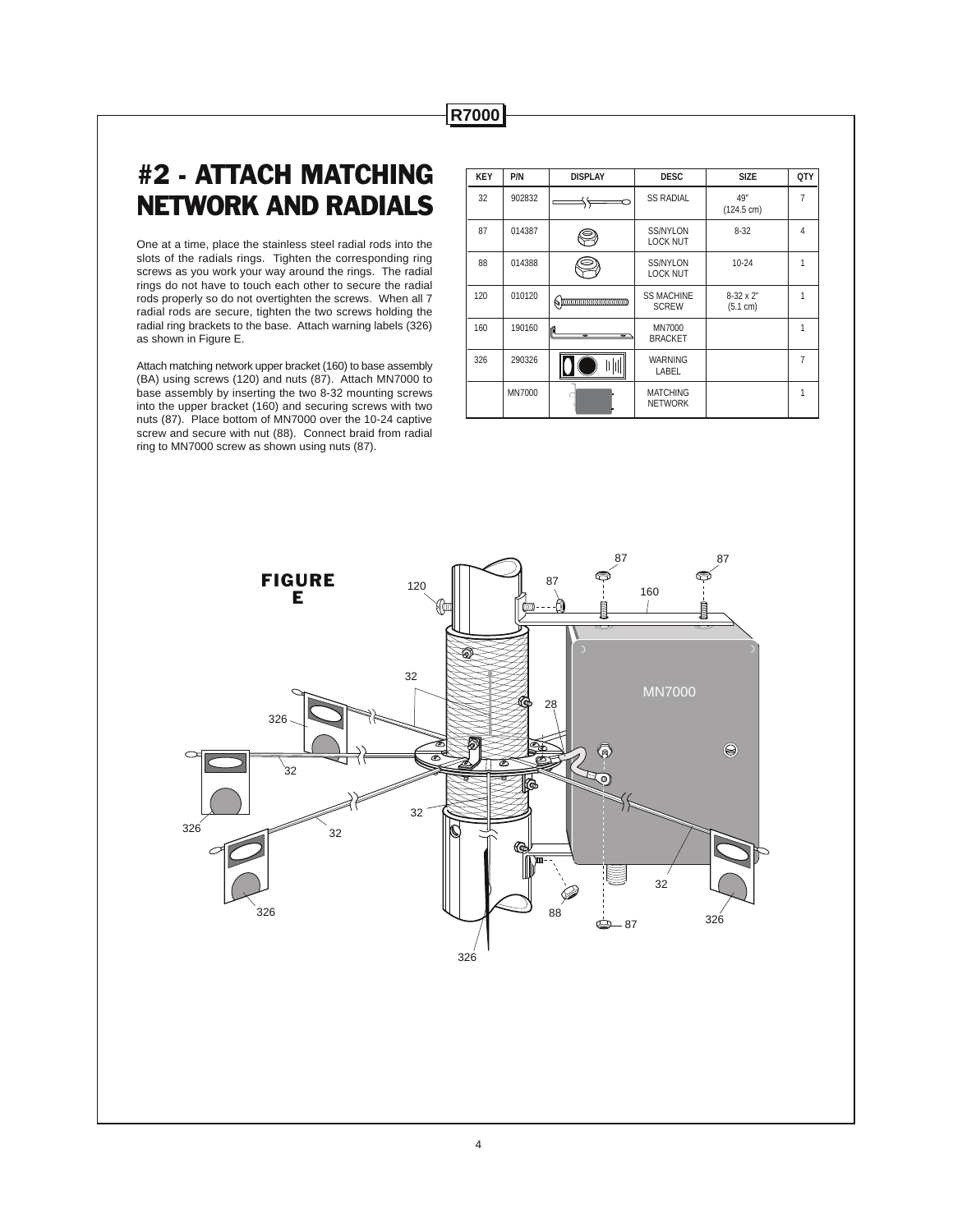### #3 - ASSEMBLE RADIATOR

Place worm clamp (413) over top end of base assembly (BA). Note Figure G for proper positioning of all worm clamps. Slide section BB into BA 4 inches and secure worm clamp. Place worm clamp (412) over slots of section BB. Slide section BC into BB 4 inches and secure worm clamp. Attach capacity hat rods (XHR) to BC using hardware shown in Figure G. Place worm clamp (411) over slots of section BC. Before sliding Trap CT1 into BC, insert tube BH into the the bottom tube of CT1 and BI into the top tube of CT1. The screws holding the XHR rods will keep tube BH in place. Hold trap assembly CT1 with

12 050012 **CAP** PLASTIC  $\begin{array}{|c|c|c|c|c|} \hline \text{PLASTIC} & \text{3/4}^{\text{T}} & 1 \\ \hline \end{array}$  $3/4$ "<br>(1.9 cm) 26 | 190026 | صحيح | ALUMINUM | 7/8" | 2 BRACKET (2.2 cm) 28 190028  $\sim$  ALUMINUM  $\sim$ HALF WASHER 87 | 014387 | GO | SS/NYLON | 8-32 | 2 LOCK NUT 231 010231  $\sum_{\text{SCREW}}$  SS MACHINE 8-32 x 1-3/4" 2  $(4.4 \text{ cm})$ 410 030410 **1** SS WORM 1" 6  $(2.5 \text{ cm})$ 411 | 030411 | @ | SSWORM | 1-1/4" | 1 CLAMP (3.2) 412 | 030412 | 86 | SSWORM | 1-1/2" | 1 CLAMP (3.8 cm) 413 030413  $\left[\begin{array}{c|c}\n\bullet \\
\bullet \\
\bullet \\
\bullet \\
\bullet \\
\bullet \\
\bullet \\
\bullet \\
\bullet \\
\bullet\n\end{array}\right]$  SSWORM  $\left[\begin{array}{c} 1-3/4 \\
-3/4 \\
1/4 \text{ cm} \end{array}\right]$  1  $(4.4 \text{ cm})$ BA | <del>| | | | | | |</del> BASE | | | | | | | ASSEMBLY  $\overline{BE}$  ALUMINUM 1-1/4" x 48 1<br>TUBE (3.2 x 121.9 cm)  $BC$   $ALUMINUM$   $1" x 48"$  1  $(2.5 \times 121.9 \text{ cm})$  $BD$  **ALUMINUM**  $7/8" \times 5"$  1  $(2.2 \times 12.7 \text{ cm})$ BE  $AB = 2$ <br> $T \times 16" = 2$ <br> $T \times 16" = 2$ <br> $T \times 16" = 2$  $TIIBF(2.2 \times 40^{-6})$  $\overline{BC}$  **BG**  $ABYX4BY = 3/4YX4BY = 1$  $(1.9 \times 121.9)$ BH ALUMINUM 5/8" x 6-1/2" 1 TUBE (1.6 X 16.5 cm)  $\overline{B1}$   $\overline{C2}$   $\overline{A L U MINI U M}$   $\overline{5/8" \times 7 \cdot 3/4}$  1  $(1.6 \times 19.7 \text{ cm})$ CT1 10/12 M 1 TRAP CT2 15/17 M 1 **TRAP** CT3 20/30 M 1 TRAP XHR ALUMINUM 3/16" x 36" 2 ROD (.5 x 91.4 cm) KEY | P/N | DISPLAY | DESC | SIZE |QTY

231

FIGURE G

28

Secure hose clamps about 1/4" from top of each slotted tube to ensure adequate compression.

26

capped end up and slide bottom tube into section BC until it is stopped by the XHR mounting screws and secure worm clamp. Place worm clamps (410) over each end of section BD. Slide BD over CT1 top tube 2" and secure worm clamp. Hold trap assembly CT2 with capped end up and slide bottom tube into BD 2" and secure worm clamp. Place worm clamps (410) over each end of section BD. Slide BD over CT2 top tube 3" and secure worm clamp. Hold trap assembly CT3 with capped end up and slide bottom tube into BD 3-1/2". Secure worm clamp. Place worm clamps (410) over each end of section BD. Slide BE over CT3 top tube 5"(12.7 cm) and secure worm clamp. Slide BG into BE 2" (5.1 cm) and secure worm clamp. Install cap (12) . Verify all radiator dimensions to within 1/4" (.6 cm) using Figure F.

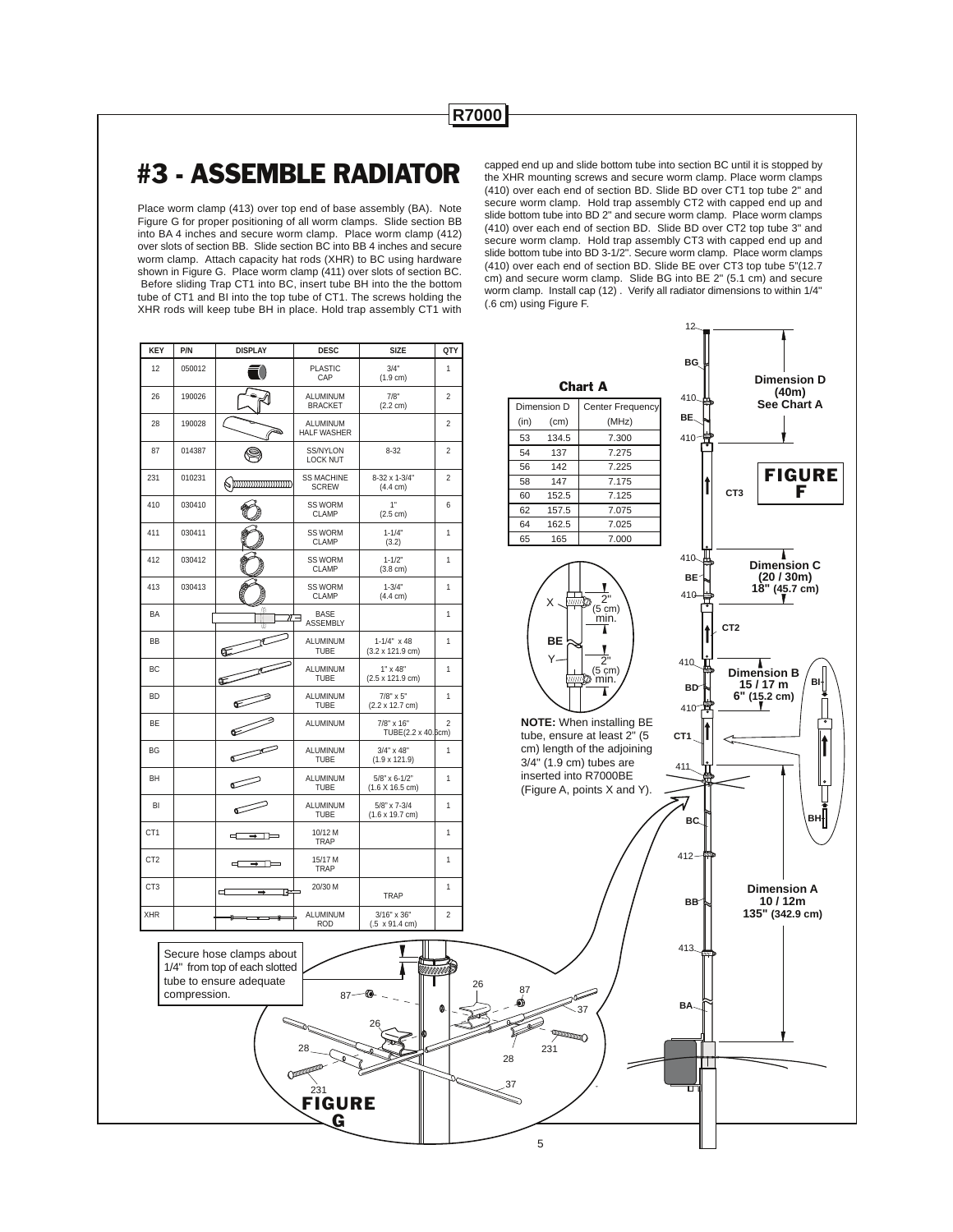# #4 - BASE TO MAST ASSEMBLY

**R7000**

Attach the antenna base to your mast as shown in Figure H. First attach the mounting plate (4079) with U-bolts (404), aluminum V-blocks (63), and nut (89) to the antenna base. The bottom of the plate should should be even with the bottom of the antenna to leave room for the radial clamping system. Affix danger label (326) to the antenna so that is easy to see. When attaching mounting plate to the mast use the (405) Ubolts, aluminum V-blocks (63), and nut (89).

| <b>KEY</b> | P/N    | <b>DISPLAY</b>                                                                                | <b>DESC</b>                        | <b>SIZE</b>                                        | <b>QTY</b>     |
|------------|--------|-----------------------------------------------------------------------------------------------|------------------------------------|----------------------------------------------------|----------------|
| 63         | 170063 |                                                                                               | V-BLOCK                            | 2"<br>(5.1 cm)                                     | 4              |
| 89         | 014389 |                                                                                               | <b>SS/NYLON</b><br><b>LOCK NUT</b> | 5/16"<br>(.8 cm)                                   | 8              |
| 404        | 010404 | 49, 99, 99, 99, 99<br><b>STATE</b>                                                            | U-BOLT                             | 2-7/16 x 3-1/4"<br>$(6.2 \times 8.2 \text{ cm})$   | $\overline{2}$ |
| 405        | 010405 | <b>CONTRACT</b><br>ann                                                                        | U-BOLT                             | 2-7/16" x 4-1/2"<br>$(6.2 \times 11.4 \text{ cm})$ | 2              |
| 4079       | 194079 | ᇹᇹ<br>$\overline{\phantom{0}}\circ\overline{\phantom{0}}$<br>$\sim$ $\sim$<br>$\circ$ $\circ$ | <b>MOUNTING</b><br><b>PLATE</b>    |                                                    |                |
| 326        | 290326 |                                                                                               | <b>WARNING</b><br>LABEL            |                                                    |                |



### #5 - FEEDLINE

The R7000 is designed for use with 50 Ohm coaxial cable terminated with a PL-259 connector. The shortest length of cable will have the least loss. A connector boot is included for use with your new antenna (figure I). Slide the boot over the cable before attaching your PL-259. Coat only the outside connector threads and shell with silicone grease. Do not coat the center pin or receptacle. After the PL-259 is firmly screwed onto the antenna connector, slide the vinyl boot over the connector and against the connector bracket for a good weather-tight connection. After the antenna is on the mast, tape the feedline to the mast. If you plan to install the antenna in a salty or corrosive environment, you may want to consider coating it with a clear marine varnish or equivalent after it is assembled. For final tuning see page 1.

| <b>KEY</b> | PART#  |                        | <b>DESCRIPTION</b>                | <b>SIZE</b> | <b>OTY</b> |
|------------|--------|------------------------|-----------------------------------|-------------|------------|
| 115        | 050115 | cushcraft <sup>1</sup> | <b>CONNECTOR</b><br><b>BOOT</b>   |             |            |
| 116        | 240116 | SILICONE GREASE        | <b>SILICONE</b><br><b>PACKAGE</b> |             |            |